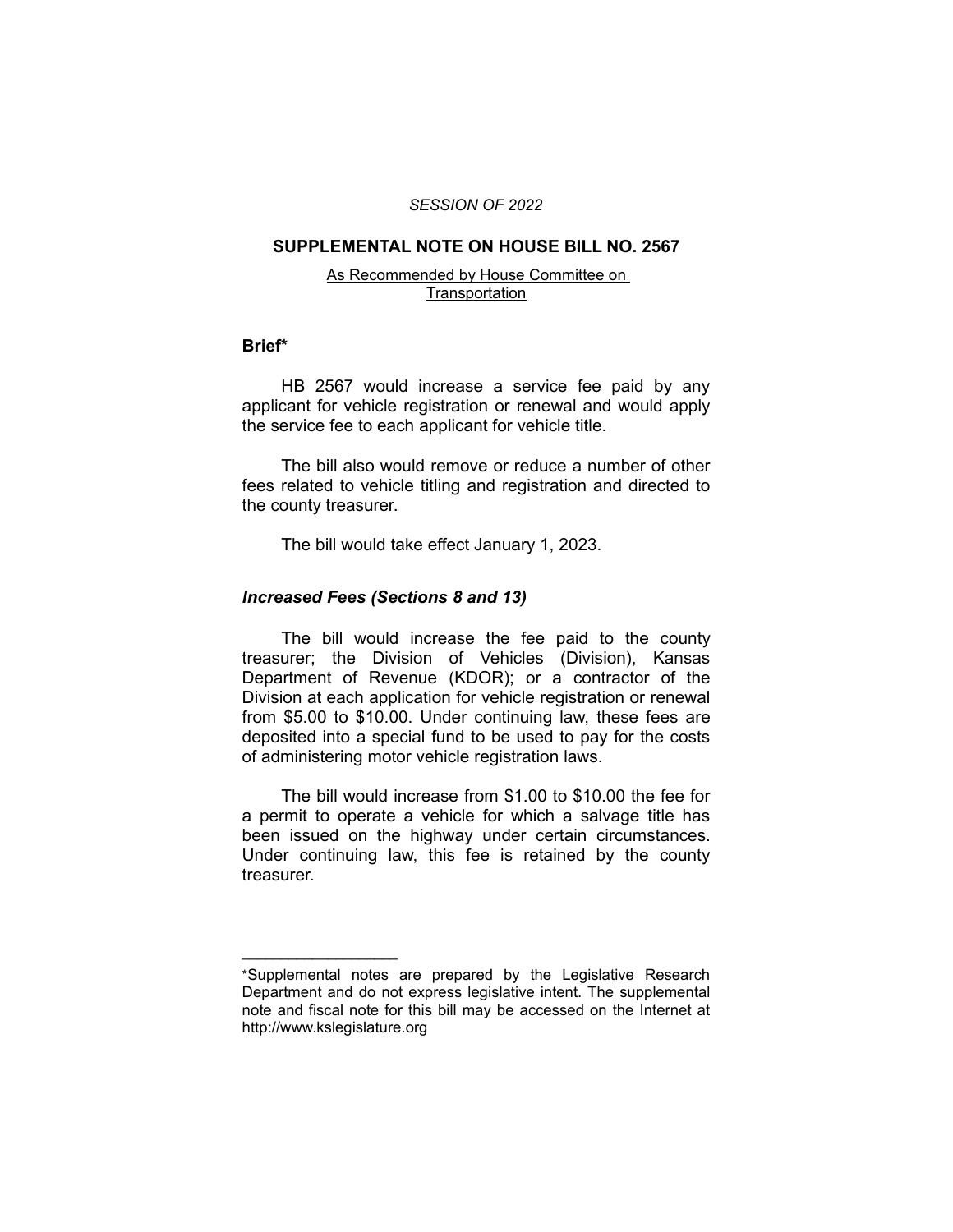### *Removed Authority for Certain Fees (Sections 7 and 8)*

The bill would remove the authority of a county treasurer to charge an applicant for vehicle registration or renewal a facility fee of up to \$5.00.

The bill would remove a requirement for retention of \$3.00 of each certificate of title fee for a repossessed vehicle by the contractor or county treasurer who processed the application.

## *Reduced Title Fees (Sections 2, 3, 4, 10, 13, 14, and 15)*

The bill would remove a requirement the county treasurer deposit \$2.00 of each application for a vehicle title into a special fund to be used to pay for the costs of administering motor vehicle registration laws.

The bill would reduce fees for various title-related transactions by \$2.00, from \$10.00 to \$8.00, including for each application for an original certificate of title, name change title and registration, salvage title, certificate of title to a manufactured home or mobile home, or reissuance of a certificate of title showing a vehicle to be clear of any lien.

# *Reduced Registration Fees (Sections 1, 2, 5, 6, 7, 11, and 12)*

The bill would remove a requirement the county treasurer deposit \$0.75 of each vehicle registration fee into a special fund to be used to pay for the costs of administering motor vehicle registration laws.

The bill would reduce vehicle registration fees by \$0.75, including for passenger vehicles, motorcycles, farm trucks, antique vehicles, special interest vehicles, and certain commercial vehicles, trailers, and vehicles used in farm custom harvesting operations. Registration fees for trucks or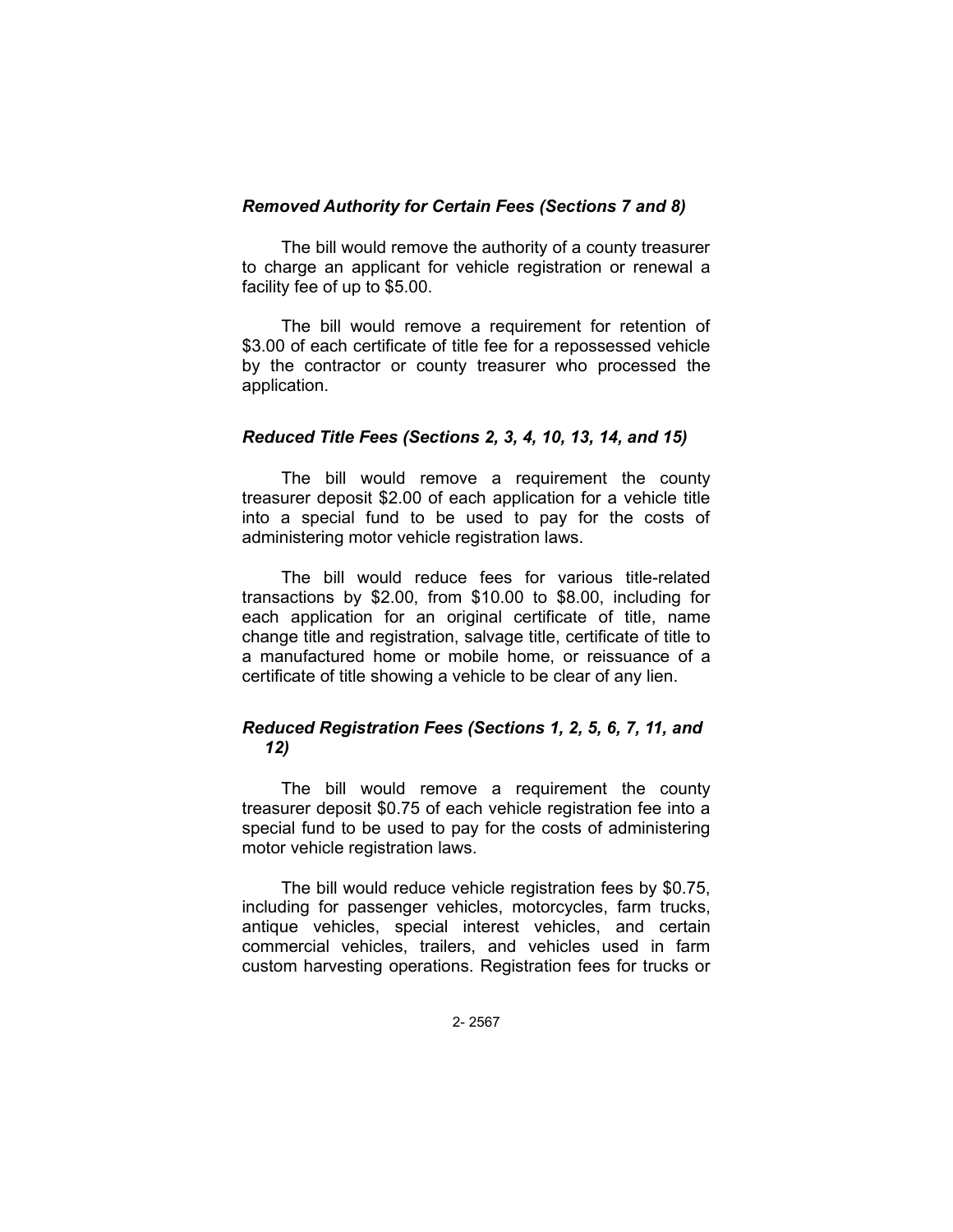truck tractors, including for farm custom harvesting operations, and trailers registered as commercial vehicles or with an apportioned registration would not be reduced, and the bill would create separate registration categories for those vehicles. The bill would require the Division or its contractor to deposit \$0.75 of each commercial or apportioned license application into a special fund to be used to pay for the costs of administering motor vehicle registration laws.

Miscellaneous vehicle registration fees to which this fee had been applied would be reduced by \$0.75; those fees include the personalized license plate fee (\$40.00 to \$39.25), the fee to replace a license plate (\$2.00 to \$1.25), the fee to transfer a license plate or register another antique vehicle under the same license plate designation (\$1.50 to \$0.75), and a fee for 60-day temporary registration (\$3.00 to \$2.25).

## *Removed Miscellaneous Fees (Sections 2, 4, 9, and 16)*

The bill would remove fees for the following types of transactions:

- A certificate of title for a repossessed vehicle;
- Processing and mailing a copy of a title application to the lienholder;
- Replacing a registration receipt or decal;
- Registering an antique vehicle (as a separate fee); and
- Collecting sales tax on isolated or occasional sales of motor vehicles or trailers.

## *Technical Changes*

The bill would update statutes and make technical changes.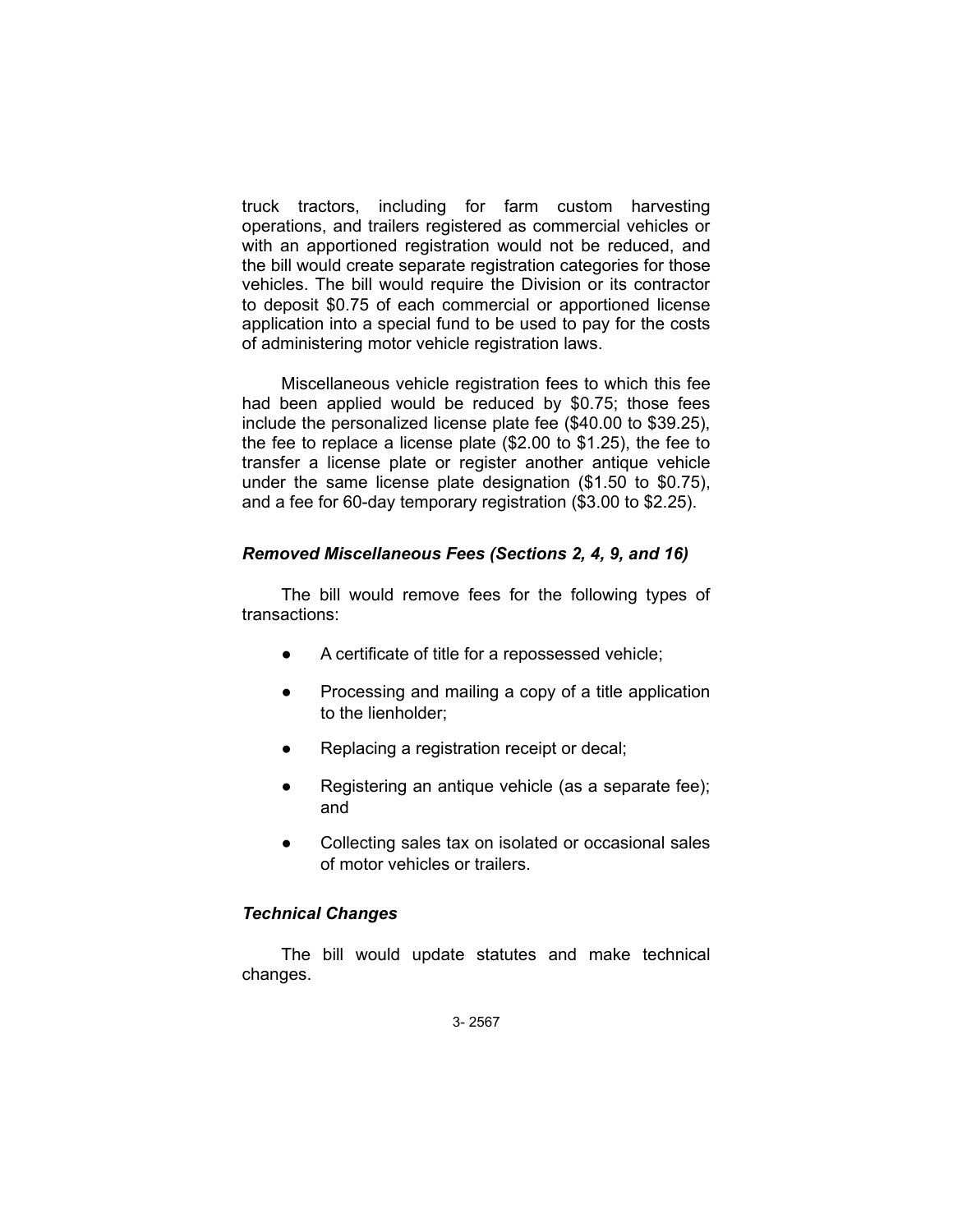## **Background**

The bill was introduced by the House Committee on Transportation at the request of a representative of the Kansas County Treasurers Association (KCTA).

# *House Committee on Transportation*

In the House Committee hearing, the county treasurers of Montgomery, Riley, and Shawnee counties provided **proponent** testimony. Proponents stated current fees require many counties to use county funds raised from property taxes to supplement amounts currently available to county treasurers for motor vehicle transactions. They also stated wages these offices can pay from current amounts do not attract or retain staff and many offices are understaffed, and they noted counties are responsible for replacement and repair of equipment used for these transactions. Written-only proponent testimony was received from a representative of the Kansas Association of Counties, the KCTA president (the treasurer of Clay County), and the treasurers of Crawford, Douglas, Johnson, Sedgwick, and Wallace counties.

No other testimony was provided.

## **Fiscal Information**

According to the fiscal note prepared by the Division of the Budget on the bill, KDOR estimates enactment of the bill would increase annual revenues to the Division by \$156,000 beginning in FY 2023 for additional title fee transactions. Costs for modifications to the automated motor vehicle registration system would be performed by existing staff. Any fiscal effect from enactment of the bill is not reflected in *The FY 2023 Governor's Budget Report*.

The Kansas Association of Counties indicates a precise fiscal effect cannot be estimated because the bill would